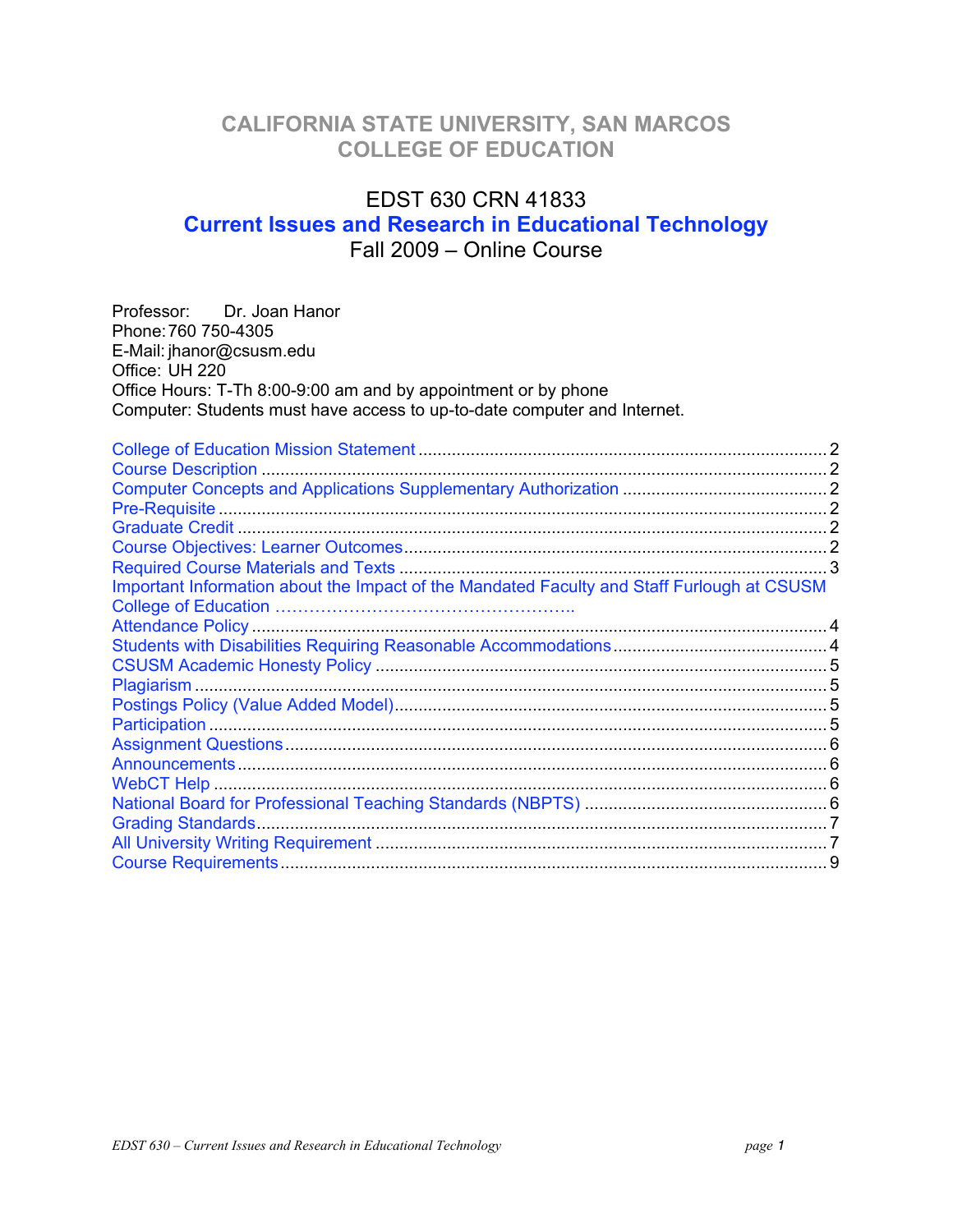## **College of Education Mission Statement**

The mission of the College of Education Community is to collaboratively transform public education by preparing thoughtful educators advancing professional practices. We are committed to diversity, educational equity, and social justice, exemplified through reflective teaching, life-long learning, innovative research and on-going service. Our practices demonstrate a commitment to student-centered education, diversity, collaboration, professionalism, and shared governance. (Adopted by COE Governance Community, October, 1997).

## **Course Description**

This course prepares educators to critically examine major issues, current research, and future trends in educational technology. Course assignments will include an analysis of the impact of emerging technologies on learning and teaching through implementation of lessons with students; strategies for using emerging technologies for conducting research; and opportunities to make informed decisions on critical issues of equity, ethics, and copyright.

## **Computer Concepts and Applications Supplementary Authorization**

This course is one of the four courses that have been approved to satisfy the California Supplementary Authorization (CSA) in Computer Concepts and Applications requirement. All four courses are offered completely online! Regardless of where you live in the state, you may now fulfill CSA requirements by completing four, three-unit, graduate-level courses in Computer Concepts and Applications, offered collaboratively by the CSUSM College of Education and Extended Studies. Contact Extended Studies for more information: Allyson Randall at Phone: 760-750-8713

Fax: 760-750-3138, Email: arandall@csusm.edu

#### **Pre-Requisite**

Teaching Credential and classroom experience required. Students who are near completion of their credential may take the course with instructor approval. All students will be asked to implement lessons with students in classrooms, in small groups, or in another setting approved by the instructor (guest teacher in another teacher's classroom is an option).

#### **Graduate Credit**

This is a graduate level course, and successful completion can be applied toward elective requirements for some Masters Programs including the Masters in Education General option through the College of Education at Cal State San Marcos. Note that students must receive an A or B in order to use the course as one of their electives.

#### **Course Objectives: Learner Outcomes**

By the end of this class, students will

- 1. *Demonstrate knowledge of the National Educational Technology Standards (NETS) for teachers, students, and administrators.*
- *2. Be knowledgeable about issues of change, digital divide, equity, and challenges of implementation of technology in the curriculum.*
- *3. Uses technological resources to create and assess technology-enhanced lessons aligned with the adopted curriculum.*
- *4. Identify key features of various electronic communication forums and be able to apply their use for purposes of professional growth, research, and instruction.*
- *5. Design, adapt, and use lessons that address students' needs to develop information literacy and problem solving skills as tools for lifelong learning.*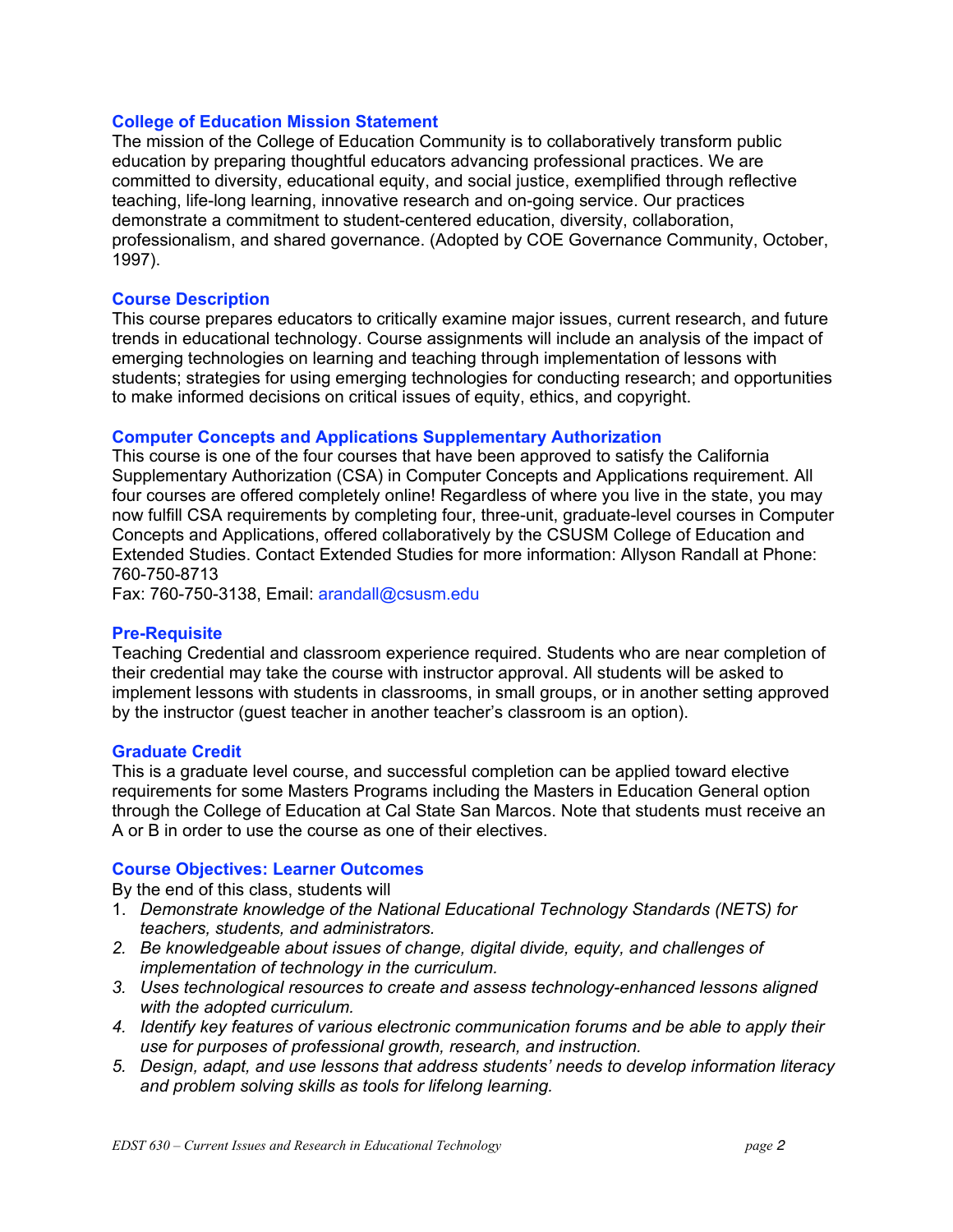- <span id="page-2-0"></span>*6. Uses computer applications for a variety of educational purposes including manipulating and analyzing data for assessing students learning and for providing feedback.*
- 7. *Demonstrates competence in evaluating the authenticity, reliability and bias of data gathered, determining outcomes, and evaluating the success or effectiveness, monitoring and reflecting upon the results of using technology in instruction.*

## **Required Course Materials and Texts**

- 1. ISTE Student Membership: http://www.iste.org (\$34) including either *Journal on Research on Technology in Education (JRTE)* OR *Learning and Leading with Technology (L&L)*. ISTE registration must be complete by end of first week of class).
- 2. Subscription to **Task Stream** (www.taskstream.com). Indicate you are from California State University System: San Marcos. (1 semester: \$25).
- 3. Publication Manual of the American Psychological Association (APA manual: 6th edition) **Publication Manual of the American Psychological Association, Sixth Edition** is available for purchase: http://books.apa.org/books.cfm?id=4200066 (\$28.95) The Library has one copy behind the Research Help Desk, but if you'd like to purchase your own, it's cheaper to buy from Amazon (\$15.92): http://www.amazon.com/Publication-Manual-American-Psychological-Association/dp/1433805618/ref=sr\_1\_10?ie=UTF8&s=books&qid=1250625925&sr=1 -10
- 4. Storage device: Flash Drive recommended (1 Gig minimum)
- 5. Email Account You are provided a campus email account automatically after you are registered for the class. To activate, contact Help Desk.
- 6. \*Computer Access If you do not have access to a computer at home or school, you must identify a location with access appropriate to use course resources including online videos, audio and access to this Web site: http://www.tappedin.org
- 7. \*Classroom Access If you are not currently teaching, you must arrange to plan, teach, and assess two – three technology-rich lessons in a classroom. If you are having difficulty making these arrangements, please contact the instructor by the end of the second week of the course to discuss ways to arrange to meet the requirement.

## **Important Information about the Impact of the Mandated Faculty and Staff Furlough at CSUSM**

The devastating California state budget cuts prohibit faculty and staff at CSUSM from working on eighteen furlough days during the 2009/10 academic year. I have been furloughed nine days each semester of this academic year, representing a 9.23% reduction in both workload and compensation. A furlough is an unpaid day off on a faculty member's regularly scheduled workday. In order to satisfy legal and ethical requirements of the California Labor Code, I am required to submit formal certification that I will not work on my furlough days. I am prohibited from teaching, conducting scholarly research, consulting with students, responding to email or voicemail, providing assignment feedback, or participating in any CSU work-related activities on my furlough days. Furlough dates vary by professor; my Fall Semester furlough dates are listed in the syllabus below.

The CSU faculty agreed to take furlough days in order to preserve jobs for as many CSU employees as possible, and to serve as many students as possible, in the current budget crisis. The agreement that governs faculty furloughs acknowledges that "cuts of this magnitude will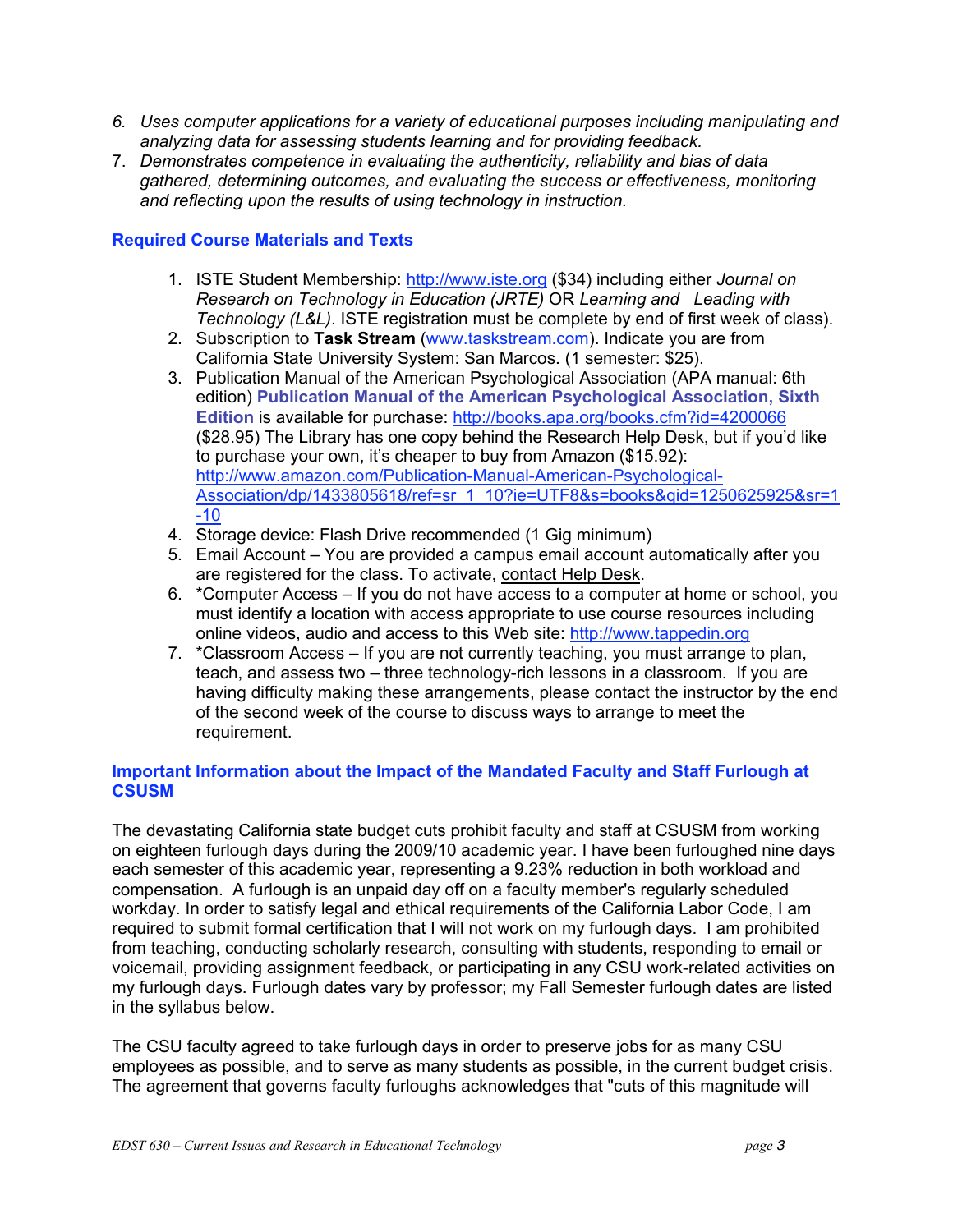naturally have consequences for the quality of education that we can provide." Within the furlough context, I will make every effort to support your educational experience at CSUSM.

Visit CSUSM Budget Central [http://www.csusm.edu/budgetcentral/] to learn about the state budget crisis and how it impacts your educational opportunities. To avoid the continued loss of higher education availability in California, exercise your right to voice an opinion. Contact information for state legislators and the governor are provided at Budget Central.

Furlough plans may be altered after the beginning of the semester as a result of administrative actions or other emergencies, thus subsequent revisions to this syllabus may occur. At the posting of this syllabus, my furlough days were identified as Tues. Sept 29, Thurs. Oct 1, Fri. Oct 30, Mon. Nov.2, Tues. Nov 3, Tues. Nov 24, Weds. Nov 25, Tues. Dec. 1 and Weds. Dec 2.

Due to state budget reductions & mandated furloughs, the College of Education Administrative and Student Service Center offices will be closed the following days: 2009: Aug 7 & 21, Sept. 4 & 18, Oct. 2 & 16, Nov 6, 20, 25 & 30, Dec.18 & 31

## **College of Education Attendance Policy**

The COE attendance policy states that "students are expected to attend all classes and participate actively". As you set your schedule for time you will devote to your online class, it is advisable to choose one consistent time to "attend" class. This course is asynchronous. You are learning on your own time, yet have obligations to the course timeline and to other students within the class. Please see the breakdown of time online expectations. Your participation score is derived from online time log, which is recorded every time you log into class.

EDST 630 is a 3-credit, graded, fully online course. It is a graduate class offered by the College of Education at CSUSM. It carries the same responsibilities for graduate level work as any campus-based class. Candidates for the M.A. in Ed. and Level II Education Specialist credential are expected to attend class at least 3 hours per week. The time commitment for preparation at the graduate school level is typically calculated at  $@$  2-3 hours of study time for each hour of credit each week. That translates to about 6-9 hours of preparation time for a 3-credit-hour course. In other words, this course will require a *minimum* of 135 hours. Please do not neglect this and be disappointed with your final grade as a result.

"Please call or email the instructor when you are unable to attend class or when you will be late"—*for this online class, this may apply to your small group meetings with colleagues.* It is the policy of the CSUSM College of Education that any student who does not sign into the course for 80% or more of class time may not receive a passing grade for a course. All online time is recorded, including articles and assignments read, conversations on discussion board and chat room, plus course mail and assignment submission time.

*Modules begin on Tuesday each week and end on Monday of the following week.* 

#### **Students with Disabilities Requiring Reasonable Accommodations**

Students with disabilities who require reasonable accommodations must be approved for services by providing appropriate and recent documentation to the Office of Disable Student Services (DSS). This office is located in Craven Hall 5205, and can be contacted by phone at (760) 750-4905, or TTY (760) 750-4909. Students authorized by DSS to receive reasonable accommodations should meet with their instructor during office hours or, in order to ensure confidentiality, in a more private setting.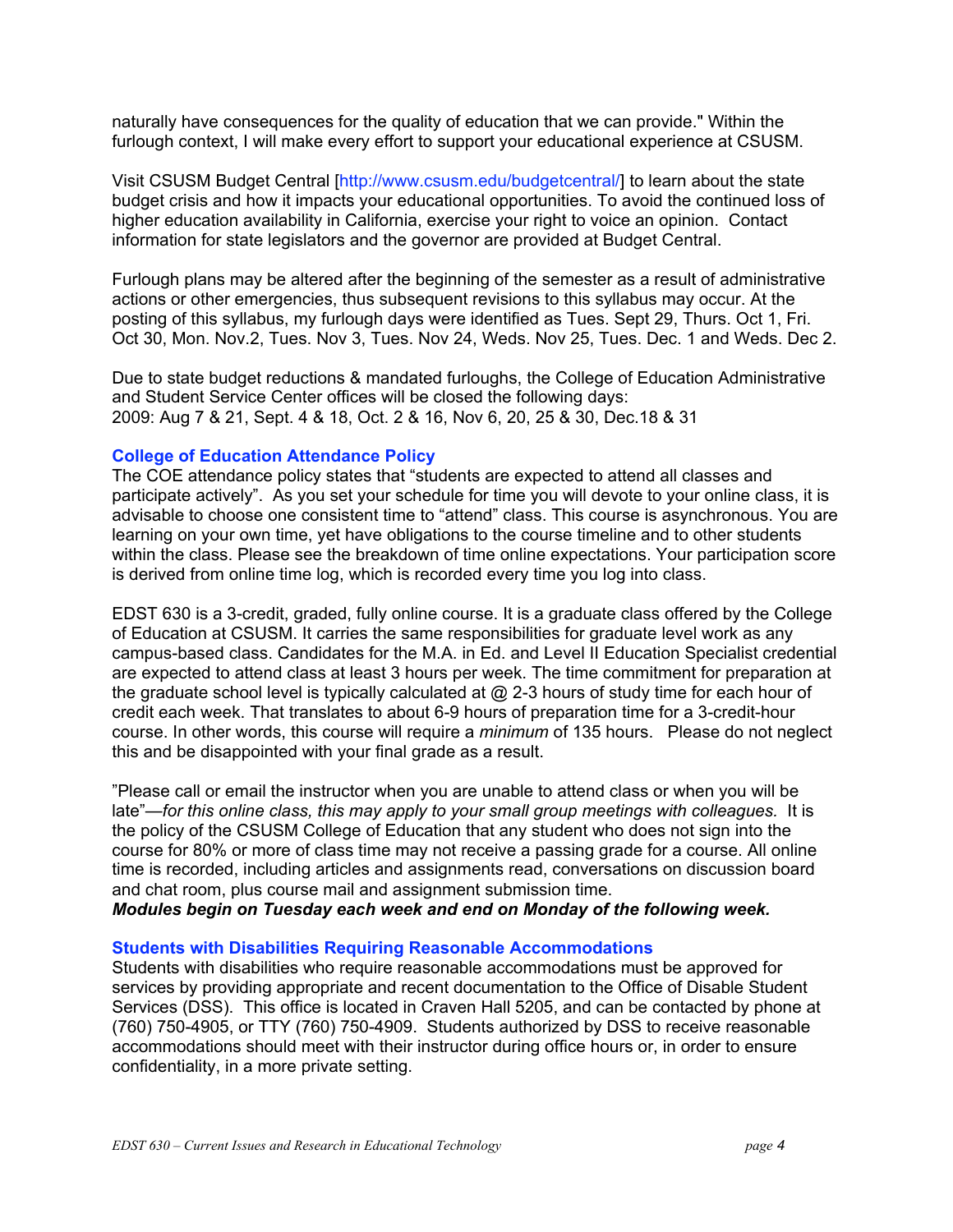#### **CSUSM Academic Honesty Policy**

"Students will be expected to adhere to standards of academic honesty and integrity, as outlined in the Student Academic Honesty Policy. All written work and oral presentation assignments must be original work. All ideas/materials that are borrowed from other sources must have appropriate references to the original sources. Any quoted material should give credit to the source and be punctuated with quotation marks.

Students are responsible for honest completion of their work including examinations. There will be no tolerance for infractions. If you believe there has been an infraction by someone in the class, please bring it to the instructor's attention. The instructor reserves the right to discipline any student for academic dishonesty in accordance with the general rules and regulations of the university. Disciplinary action may include the lowering of grades and/or the assignment of a failing grade for an exam, assignment, or the class as a whole."

Incidents of Academic Dishonesty will be reported to the Dean of Students. Sanctions at the University level may include suspension or expulsion from the University.

#### **Plagiarism**

As an educator, it is expected that each student will do his/her own work, and contribute equally to group projects and processes. Plagiarism or cheating is unacceptable under any circumstances. If you are in doubt about whether your work is paraphrased or plagiarized see the Plagiarism Prevention for Students website http://library.csusm.edu/plagiarism/index.html. If there are questions about academic honesty, please consult the University catalog.

## **Postings Policy (Value Added Model)**

When replying to a posting by another student, instructor, or guest in the Discussion area of WebCT, your reply MUST begin with the name of the person who posted the previous message. Your response MUST address one of the following: **give an example** of what the prior post had described; **provide a different perspective** of the topic posted; OR **expand upon the idea**  posted in the message by including more detail and depth. The instructor will provide feedback in the first few modules to support understanding of this concept. You will be asked to measure this model later in the course.

#### **Participation**

To be successful in this class, you will need to use an up-to-date computer and operating system that has the ability and speed to use WebCT, play sound files and movie clips. It is **your responsibility to check these capabilities out ahead of time** and have a plan to identify a facility or location where you have access to allow these technical capabilities during the course (CSUSM provides access on campus computers). There is a tune up tool on WebCT to use to test your browser and access. Note that all assignment documents MUST be able to be opened in Microsoft Office (Word in .doc format or Excel in .xls format). Files may be created using Web 2.0 tools and downloaded in Word format for submission (ex: Google Docs).

For EDST 630 online, keep in mind that all online activity is automatically logged and recorded. This is absolute data, which will result in a score based upon specific activity in the course. Leaving your computer logged on to 630 overnight will record in the course (and be flagged) as inactive, non-participatory hours. The following guidelines will apply: you must be active in online coursework including email, discussions and activities at least twice weekly, or you cannot receive a grade of A or A-; if you are inactive for one week or more, you cannot receive a grade higher than B-. If you have extenuating circumstances, you should contact the instructor as soon as possible.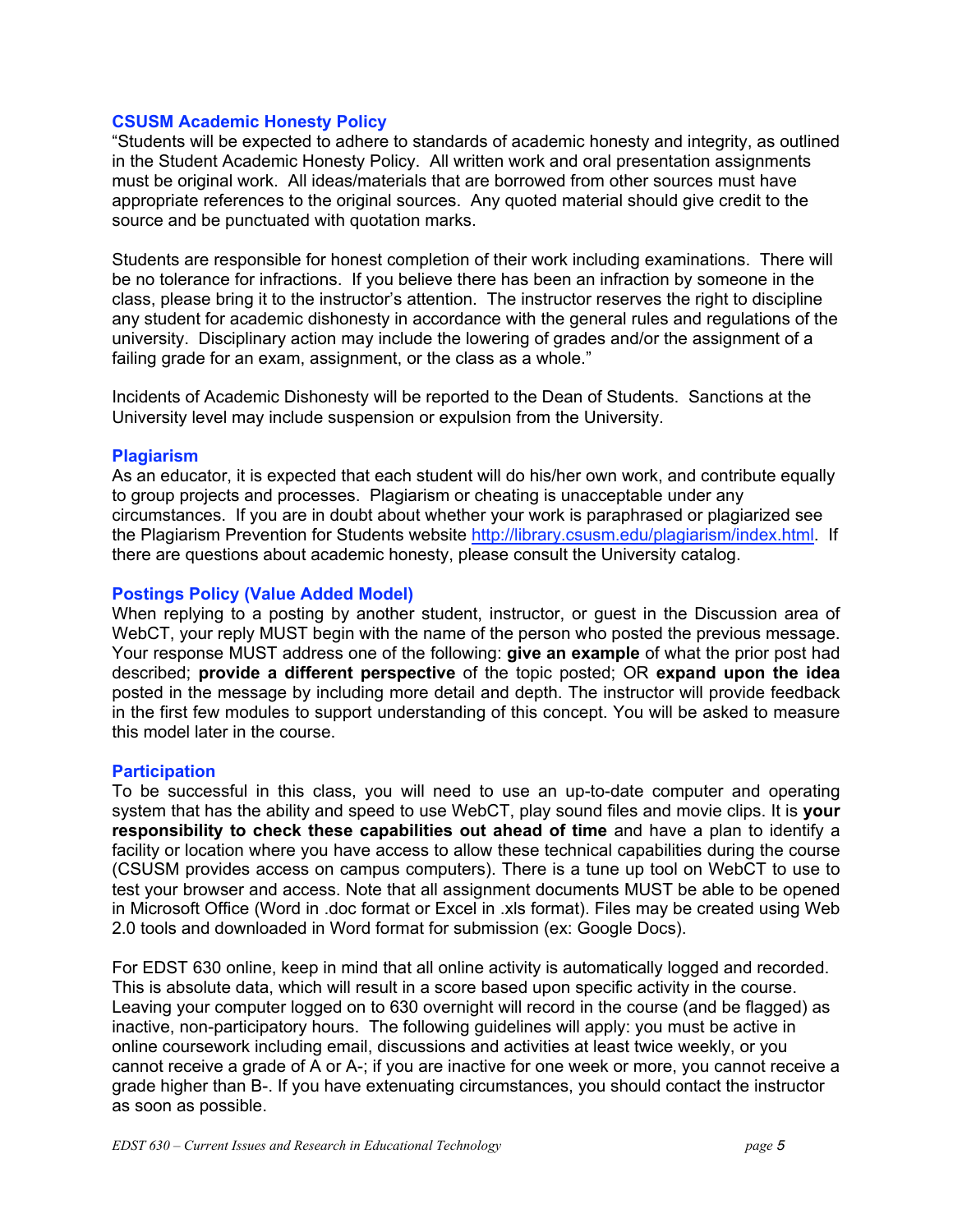## <span id="page-5-0"></span>**Assignment Questions**

There is a Question section in the Discussion area of WebCT. This section is included to allow everyone the benefit of having access to instructor responses and for learners to support each other as a community in responding to help requested by someone in the class. Please review the posted questions and replies before posting your question(s) or contacting the instructor about a problem. Instructor will generally respond to posts within 48 hours with the exception of furlough days when communications by faculty are not permitted.

#### **Announcements**

The instructor posts announcements in WebCT periodically to update students with important information, communication about assignments and reminders about dates or tasks. These announcements will appear when you login to WebCT. You can review the announcements by clicking on the Announcement link on the menu of WebCT. Notice of a new module release is posted on the Course Content (menu) page of WebCT each week.

## **WebCT Help**

Call the CSUSM help desk. Their location and hours are listed on the web: http://www.csusm.edu/iits/sth/ Be sure to leave a phone number and/or email if you leave a message regarding a problem you are having. They can help with all technical aspects of the WebCT environment such as posting, submitting assignments, accessing materials. They cannot answer questions about the assignment requirements. Be sure to use the Help Desk, there are very supportive of your success. \* Note: There will be days this semester when the Help Desk will not be available due to imposed furlough days. Sept. 4 & 18, Oct. 2 & 16, Nov 6, 20, 25 & 30, Dec.18 & 31

## **National Board for Professional Teaching Standards (**NBPTS**)**

All courses within the CSUSM masters program are intended to provide a comprehensive professional development experience. Teachers pursuing National Board Certification will find the COE assessment process, including requirements for portfolio completion, particularly helpful. Regardless of whether or not National Board Certification is sought and achieved, by the time teachers complete the program they will have made and documented significant accomplishments, which will be reflected in their practice.

The National Board for Professional Teaching Standards' (NBPTS) five core propositions that are reflected in some courses of the COE masters program. The concepts in the five propositions are the heart of the National Board's perspective on what teachers should know and be able to do. They help frame the core experiences and activities that enable teachers to demonstrate a high level of knowledge, skills, dispositions, and commitments described by these propositions. They provide the foundation for all standards and assessment. These propositions are: 1) Teachers are committed to students and their learning; 2) Teachers know the subjects they teach and how to teach those subjects to students; 3) Teachers are responsible for managing and monitoring student learning; 4) Teachers think systematically about their practice and learn from experience; and 5) Teachers are members of learning communities.

CSUSM masters students will be exposed to elements required for National Board's high and rigorous standards through the completion of assignments in this course and through their portfolios that provides evidence of teaching practice, student product samples, and through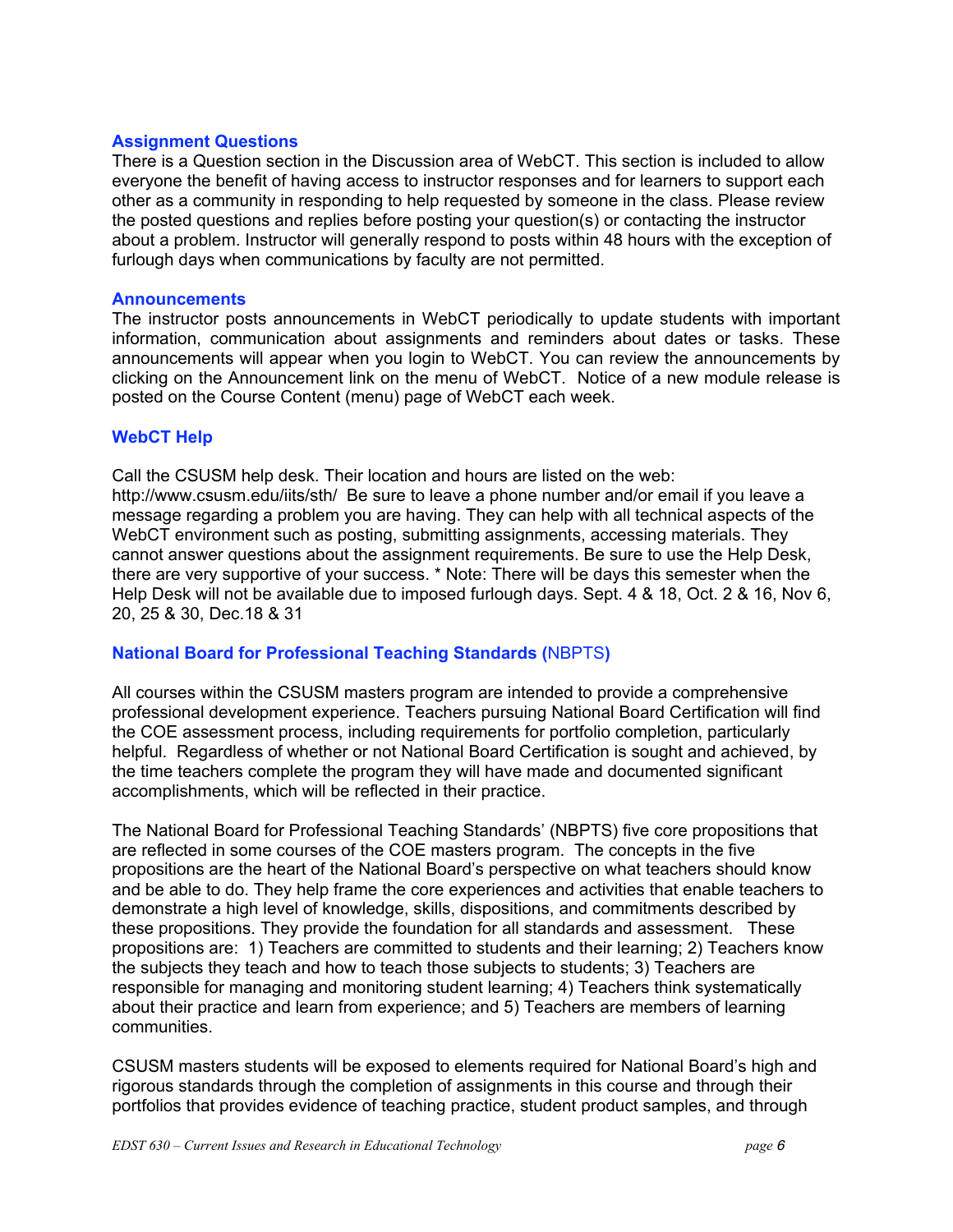written commentaries that document and reflect their actions. These sources of evidence serve as a lens for what teachers do and think about their practice.

The EDST 630 course activities focus on content knowledge as well as age-appropriate and content-appropriate strategies that teachers may use for teaching subject matter using technology tools. Students will demonstrate their knowledge by responding to topics and readings that address critical issues of change and by completing a culminating digital portfolio of their work. Course objectives that align with (NBPTS) indicate that all students will show evidence of the following:

- A commitment to students and their learning.
- Knowledge of the subjects they teach and how to teach them.
- The demonstration of management and monitoring of student learning.
- Thinking systematically about their practice and learning from experience.
- Involvement as members of learning communities.
- Reflection on practice through completion of a digital portfolio addressing standards.

#### **Grading Standards**

In order to successfully complete this course, assignments must be completed with at least an acceptable level noted on assignment rubrics. In addition to the assignments described below, performance assessment will be on student's ability to perform tasks using a variety of software.

Assignments are due when noted on the Calendar of WebCT and/or under the Assignment link. Points will be deducted for late entries. After one week assignments will not be accepted.

All assignments should be based on thoughtful reflection and at a graduate level, and submitted only after proof reading and final editing (use spell and grammar check to assist you).

Contact instructor in advance of any extended absence online or for a synchronous class or group meeting or if you become behind in the weekly module activities. You should suggest a timeline for how you will make up missed sessions or alternative assignments when appropriate.

Grading of written assignments will be based on adherence to the assignment, evidence of revision, clarity, coherence, and legibility in edited text. Points are deducted for spelling and/or grammar errors and/or missing elements, depth or accuracy.

Remember to cite all information obtained from others completely in APA (6<sup>th</sup> Edition)\*\*NOTE NEW EDITION\*\*. References are also required.

#### **All University Writing Requirement**

California State University San Marcos has adopted an all-university writing requirement. In each course, students are required to **write at least 2500 words** in essays, exercises, papers and examinations. The portfolio is a large part of this writing assessment. Effective feedback on analytical, professional and creative writing can catalyze incremental leaps in the development of written communication skills. It can also help you cultivate the level of writing appropriate to graduate-level work and written communications within the teaching profession. I am able to provide only very limited feedback this AY because of state cuts to education funding. In a normal semester, I would point out your challenges with grammar or spelling, offer examples of how to revise, and volunteer my time to help you understand and practice common punctuation marks. This academic year, I will be unable to do this. To better prepare you for the job market through the preparation of a professionally constructed portfolio, before you submit any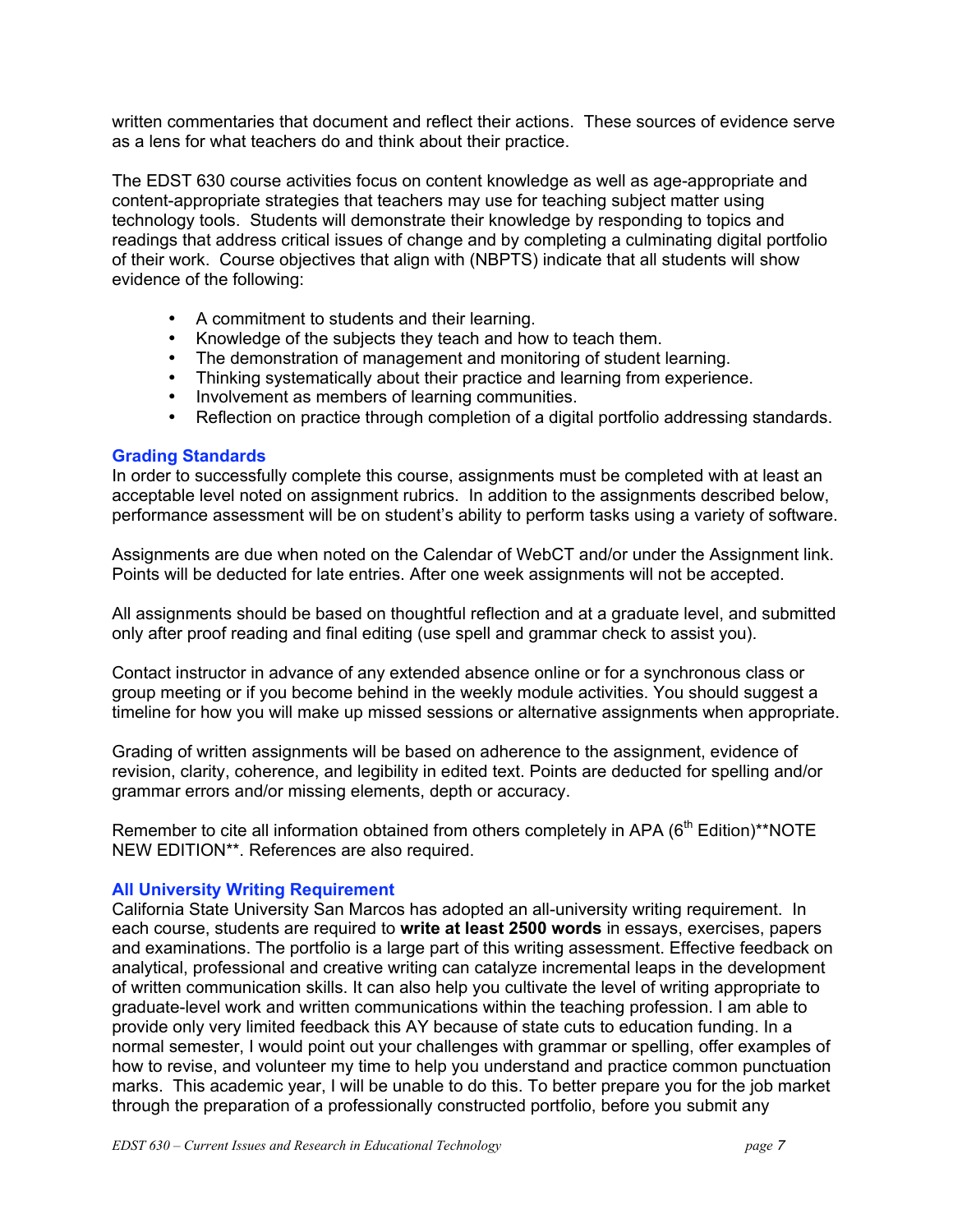assignment to me, please carefully read and edit all written work to check grammar, punctuation, sentence structure, and readability. I advise you to take the initiative to go to the CSUSM Writing Center and/or select a peer to review and edit your work on a regular basis. Working together with a team of peer editors will both strengthen your writing as well as establish a support system that may be transferred to alternative workplaces.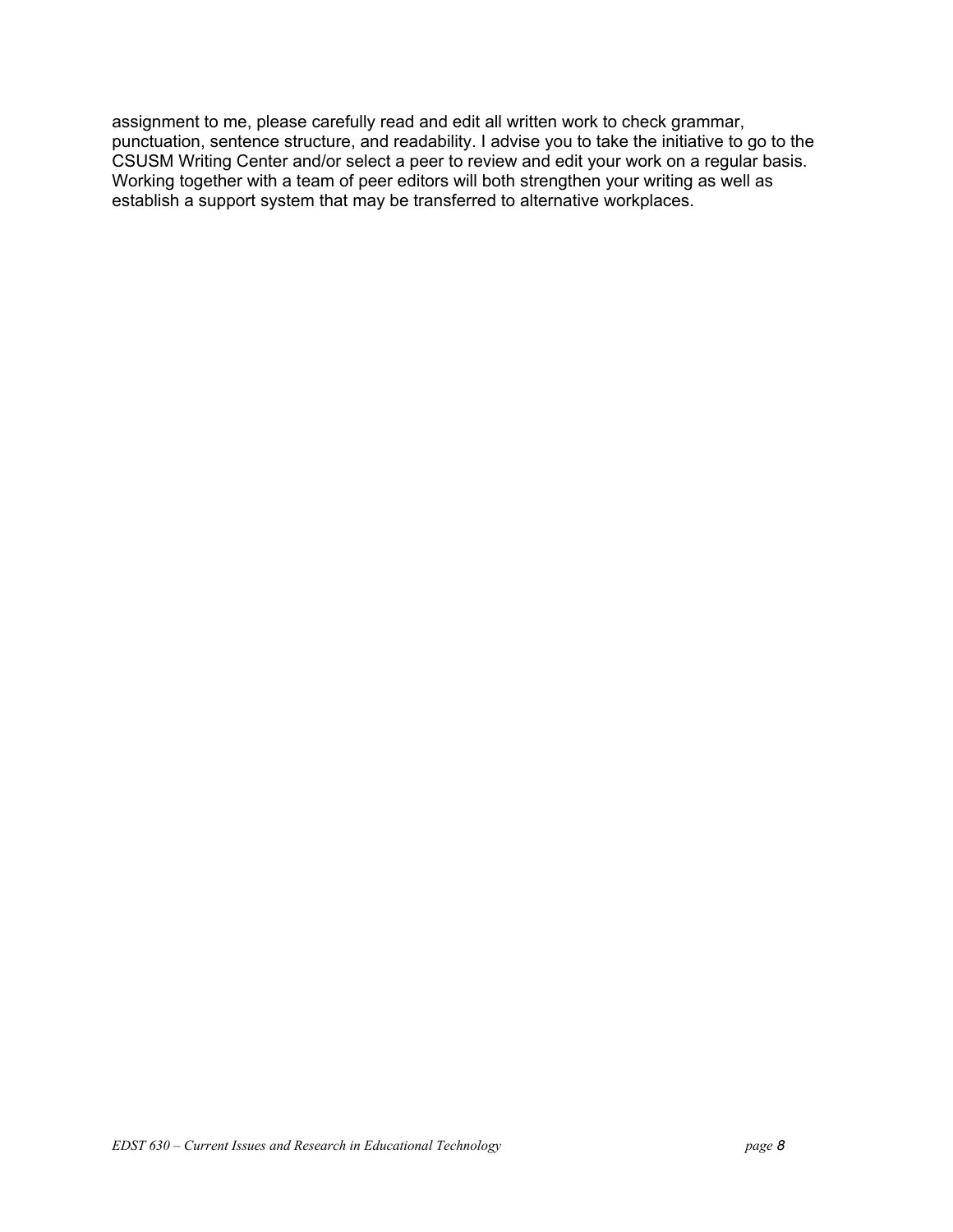## **Course Requirements**

| <b>No</b>      | <b>Assignment</b>                                                                                                                                                                    | <b>Description</b>                                                                                                                                                                                                                                                                                                                                                                                                          | <b>Points</b> |
|----------------|--------------------------------------------------------------------------------------------------------------------------------------------------------------------------------------|-----------------------------------------------------------------------------------------------------------------------------------------------------------------------------------------------------------------------------------------------------------------------------------------------------------------------------------------------------------------------------------------------------------------------------|---------------|
| $\mathbf{1}$   | Site Inventory                                                                                                                                                                       | Student completes an Inventory of technology at their site<br>and within their district or campus community.                                                                                                                                                                                                                                                                                                                | 100           |
| $\overline{2}$ | <b>Teaching a Tech Skill</b><br>using a handout                                                                                                                                      | Students create a handout for a tech activity using screen<br>captures and step-by-step instructions. Topics are selected<br>from a list including such skills as: use of technology to<br>analyze data, use of rubrics, and other ways to assess<br>student learning using technology. A handout is created and<br>distributed to all students in the class via posting.                                                   | 100           |
| 3              | Part I: Facilitation of<br>Topic Discussion: A<br>Presentation in<br>Discussion Bd.<br><b>Issue in Ed Tech</b><br><b>Part II: Annotated</b><br>Bibliography based<br>on Presentation | This assignment provides the opportunity for students to<br>select an issue in educational technology, research the issue<br>and present findings to the class. An annotated bibliography<br>of readings from research is submitted. Findings are<br>presented using WebCT Discussion Board. Group<br>participation and reflection is required as part of this<br>assignment.                                               | 100<br>100    |
| $\overline{4}$ | Lesson #1:<br><b>Information Literacy</b><br>Lesson (Taught with<br>Students)                                                                                                        | Students explore lessons and resources to support<br>information literacy skills for students, adapt or modify a<br>lesson for their classroom, teach the lesson, and reflect on<br>outcomes. (http://www.kn.sbc.com (21 <sup>st</sup> Century Literacy<br>Lessons).                                                                                                                                                        | 100           |
| 5              | Lesson #2:<br><b>Technology Lesson</b><br>including a Rubric<br>(Final Project) -<br>(Taught with<br>Students)                                                                       | Students design a technology-enhanced lesson (separate<br>from the Information Literacy Lesson) using an online tool<br>in TaskStream. Based on course experiences, they<br>incorporate effective strategies and applications appropriate<br>for grade level and subject area. They design a rubric for<br>the lesson and work in groups to exchange feedback to<br>modify and strengthen the lesson.                       | 150           |
| 6              | <b>Digital Portfolio</b><br><b>Taskstream</b>                                                                                                                                        | Students create an electronic portfolio to demonstrate they<br>have met course goals. The online portal (TaskStream) will<br>be used for reflections and artifacts that provide evidence<br>related to each course goal. This experience prepares<br>teachers in the area of digital portfolios encouraged by the<br>National Board and provides reflection and evidence related<br>to meeting course objectives and goals. | 150           |
| $\overline{7}$ | Attendance and<br>Participation                                                                                                                                                      | Students are active participants Weekly in course<br>discussions and group activities online. The use of electronic<br>communication in WebCT and email are required for class<br>activities. Attendance (through online presence),<br>participation, and timely access to online activities are critical<br>to success in the class.                                                                                       | 200           |
|                |                                                                                                                                                                                      | <b>TOTAL POINTS</b>                                                                                                                                                                                                                                                                                                                                                                                                         | 1000          |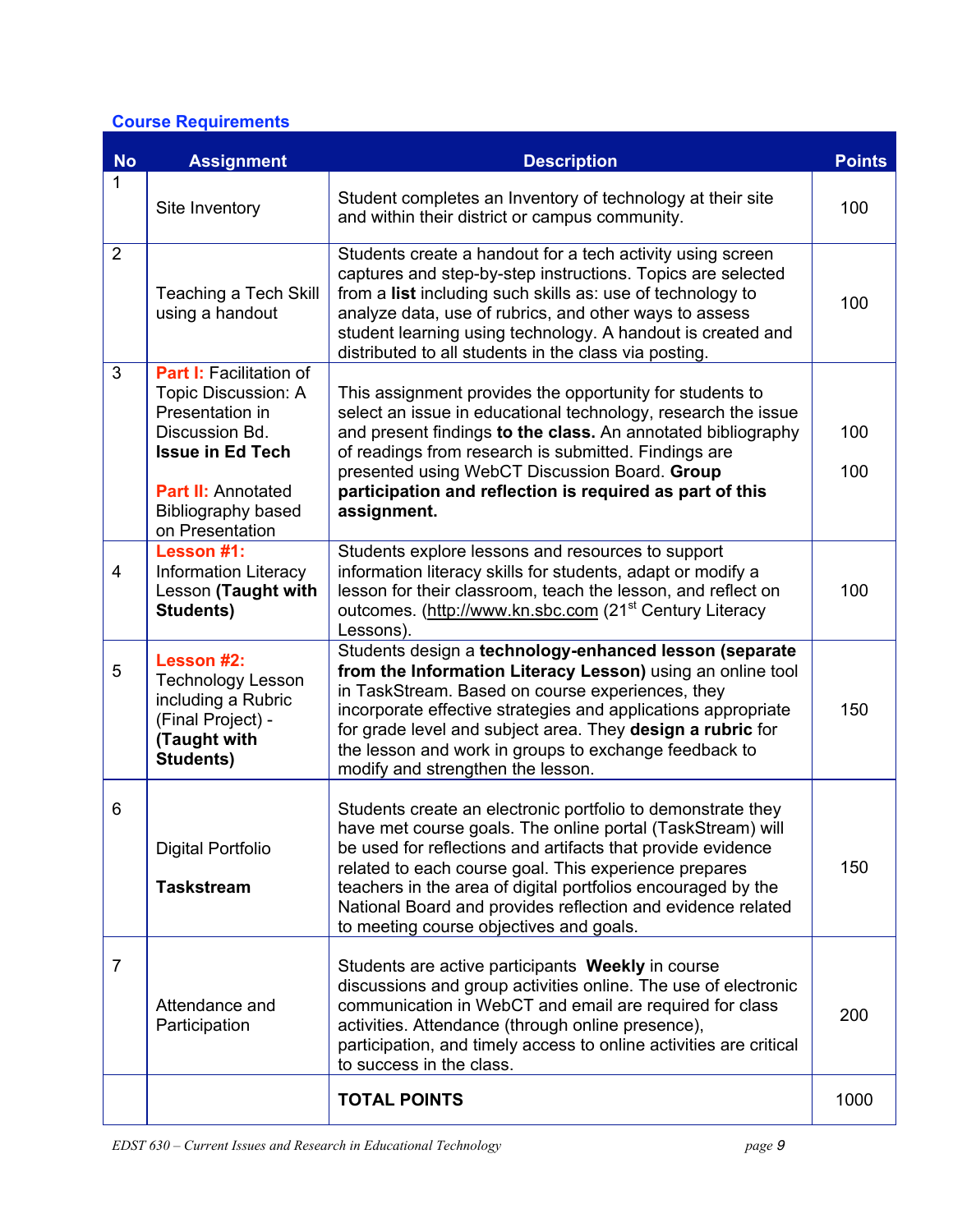All assignments, requirements, due dates and scoring rubrics will be available through WebCT. Students will check the calendar, announcements and assignment sections regularly for updates.

#### **Grading Procedures**

Grading is calculated based the following percentages:

| $94 - 97 = A$ | $90 - 93 = A$ | $87 - 89 = B +$ |
|---------------|---------------|-----------------|
| $84 - 86 = B$ | $80 - 83 = B$ | $77 - 79 = C +$ |
| $74 - 76 = C$ | $70 - 73 = C$ | $69 - 60 = D$   |

**Late assignments will be penalized by a deduction in points for each weekday late.** All assignments are due by 11pm on the day specified in WebCT. After one week, late assignments receive no credit. If extraordinary circumstances occur, please make an appointment with the instructor. Remember to communicate with instructor immediately about issues or problems.

## **Web Site Resources:**

CSUSM Library: http://library.csusm.edu/ WebCT: http://webct6.csusm.edu TaskStream: http://www.taskstream.com International Society for Technology in Education: http://www.iste.org Center for Applied Research in Educational Technology: http://caret.iste.org Tapped In: http://tappedin/.org Video Classroom http://www.videoclassroom.org Apple Learning Interchange: http://www.ali.apple.com 21<sup>st</sup> Century Literacies: http://www.kn.pacbell.com/wired/21stcent/ NETS Standards: http://cnets.iste.org National Board for Professional Teaching Standards: http://www.nbpts.org/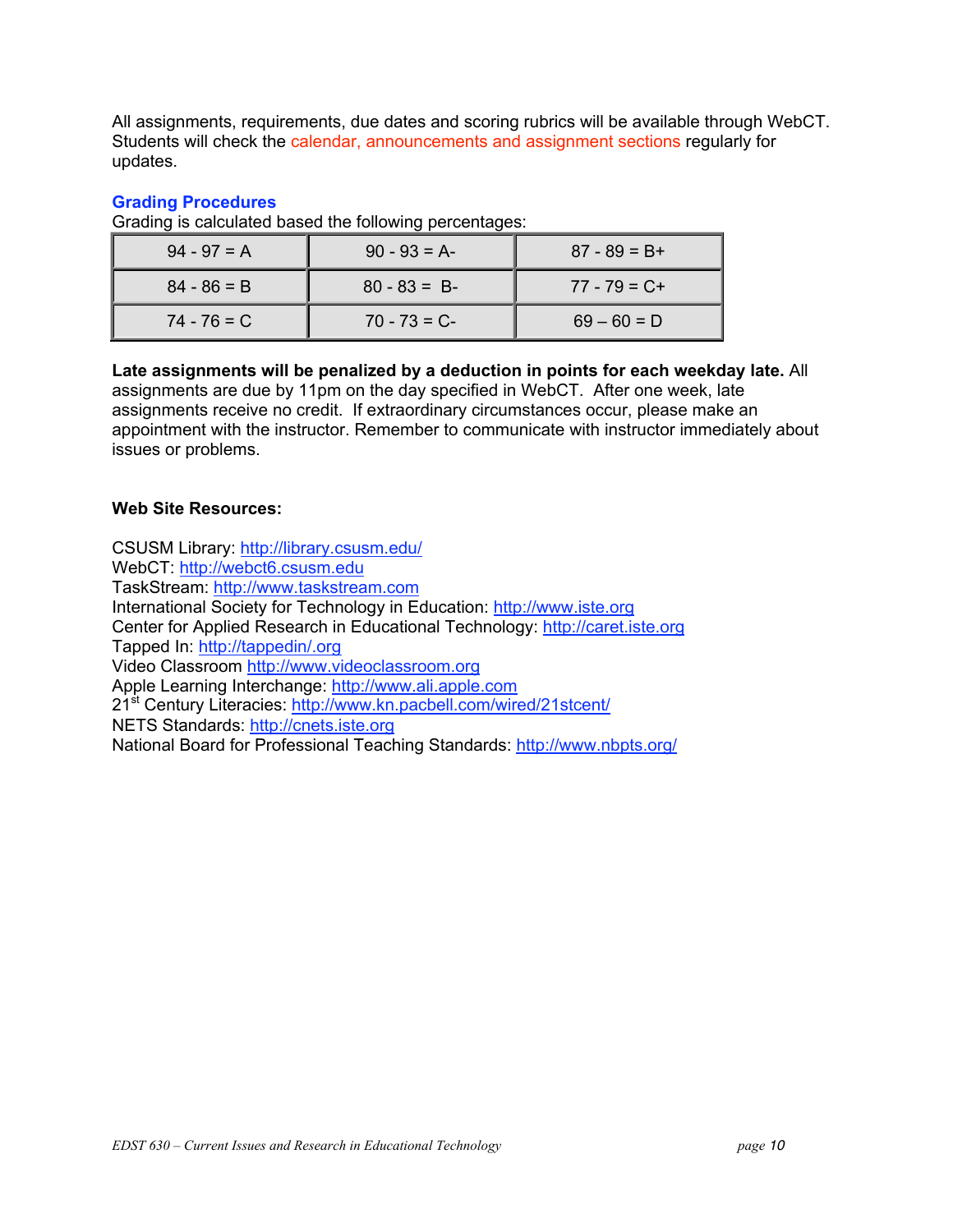| <b>Proposed Schedule (may be modified)</b> |
|--------------------------------------------|
| Weeks with synchronous meetings TBD        |

| Module<br><b>Start</b><br>day                                    | <b>Topic</b>                                                                        | <b>Assignment</b>                                                                                                                                                                           | (WebCT Calendar and<br><b>Assignments)</b><br><b>For exact DUE DATES</b>    |
|------------------------------------------------------------------|-------------------------------------------------------------------------------------|---------------------------------------------------------------------------------------------------------------------------------------------------------------------------------------------|-----------------------------------------------------------------------------|
| $\overline{0}$<br>Sept 1                                         | <b>Introductions</b><br><b>WebCT</b>                                                | <b>Class Overview and Intro</b><br>Tools, settings & design                                                                                                                                 | <b>Campus ID</b><br><b>WebCT</b> access                                     |
| 1<br>Sept 1                                                      | <b>NETS Standards</b><br><b>ISTE</b><br>Site Inventory (1)                          | <b>NETS</b> standards<br><b>ISTE</b> web<br>Inventory of site tech                                                                                                                          | <b>ISTE Registration</b>                                                    |
|                                                                  | <b>File Naming</b>                                                                  | <b>Saving and Storing Files</b>                                                                                                                                                             |                                                                             |
| $\overline{2}$<br>Sept 8                                         | <b>Teaching a Tech Skill</b><br><b>Using a Handout (2)</b><br><b>Introduce Chat</b> | Tech skills - how to make a<br>help sheet<br><b>Practice with Chat</b>                                                                                                                      |                                                                             |
| 3<br>Sept 15                                                     | Identifying issues (4)<br><b>Current research</b>                                   | <b>Issues in Ed Tech:</b><br><b>National EdTech Plan</b><br><b>CARET</b><br>Use Bookmarks to locate<br>sites in three categories:<br>technology lessons, articles<br><b>Identify Issues</b> | Site Inventory (1)                                                          |
| $\overline{4}$<br>Sept 22                                        | <b>Library Searching for</b><br><b>Research</b>                                     | <b>Library Searches - find</b><br>articles on technology<br><b>issues</b>                                                                                                                   |                                                                             |
| 5<br>Sept 29<br>9/29 &<br>10/1<br>Instructor<br>Furlough<br>days | <b>Intro and Resources</b><br><b>Taskstream</b><br><b>Lessons and Issues</b>        | <b>Search ISTE articles</b>                                                                                                                                                                 | <b>Taskstream Reg. Use</b><br>self enrollment code<br><b>SMTMA</b>          |
| 6                                                                | <b>Information Literacy (5)</b>                                                     | 21 <sup>st</sup> century lesson                                                                                                                                                             | <b>Transcripts (3)</b>                                                      |
| Oct <sub>6</sub>                                                 |                                                                                     |                                                                                                                                                                                             | Tech Skills Sheets (2)                                                      |
| 7<br><b>Oct 13</b>                                               | <b>Show Case Tech Skills</b>                                                        |                                                                                                                                                                                             |                                                                             |
| 8<br>Oct 20                                                      | Meet in groups<br><b>Virtual Communication</b>                                      |                                                                                                                                                                                             | <b>Information Literacy</b><br><b>Lesson reviews and</b><br>reflections (5) |
| 9<br>Oct 27<br>10/30 &<br>11/2<br>Instructor<br>Furlough<br>days | <b>Identify Readings</b>                                                            | <b>Annotated Bibliography</b><br>(4)                                                                                                                                                        |                                                                             |